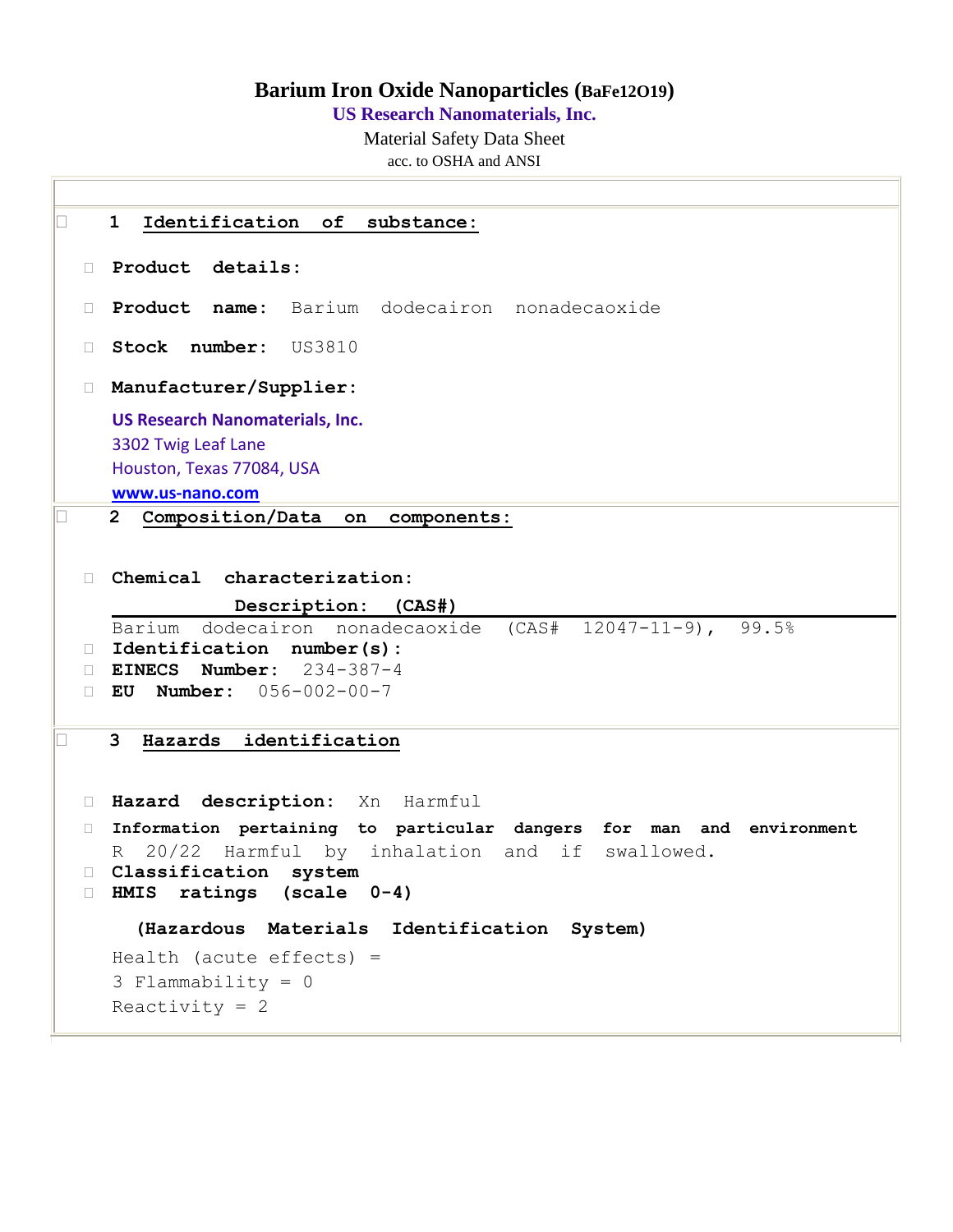### **4 First aid measures**

#### **After inhalation**

Supply fresh air. If required, provide artificial respiration. Keep patient warm.

Seek immediate medical advice.

```
 After skin contact 
 Immediately wash with water and soap and rinse 
 thoroughly. Seek immediate medical advice.
```
 **After eye contact**  Rinse opened eye for several minutes under running water. Then consult a doctor.

**After swallowing** Seek immediate medical advice.

# **5 Fire fighting measures**

```
 Suitable extinguishing agents
```
Product is not flammable. Use fire fighting measures that suit the surrounding fire.

 **Special hazards caused by the material, its products of combustion or resulting gases:**  In case of fire, the following can be released:

Barium oxide

 **Protective equipment:**  Wear self-contained respirator. Wear fully protective impervious suit.

#### **6 Accidental release measures**

# **Person-related safety precautions:**  Wear protective equipment. Keep unprotected persons away. Ensure adequate ventilation **Measures for environmental protection:** Do not allow material to be released to the environment without proper governmental permits. **Measures for cleaning/collecting:**  Dispose contaminated material as waste according to item 13. Ensure adequate ventilation. **Additional information:**  See Section 7 for information on safe handling See Section 8 for information on personal protection equipment.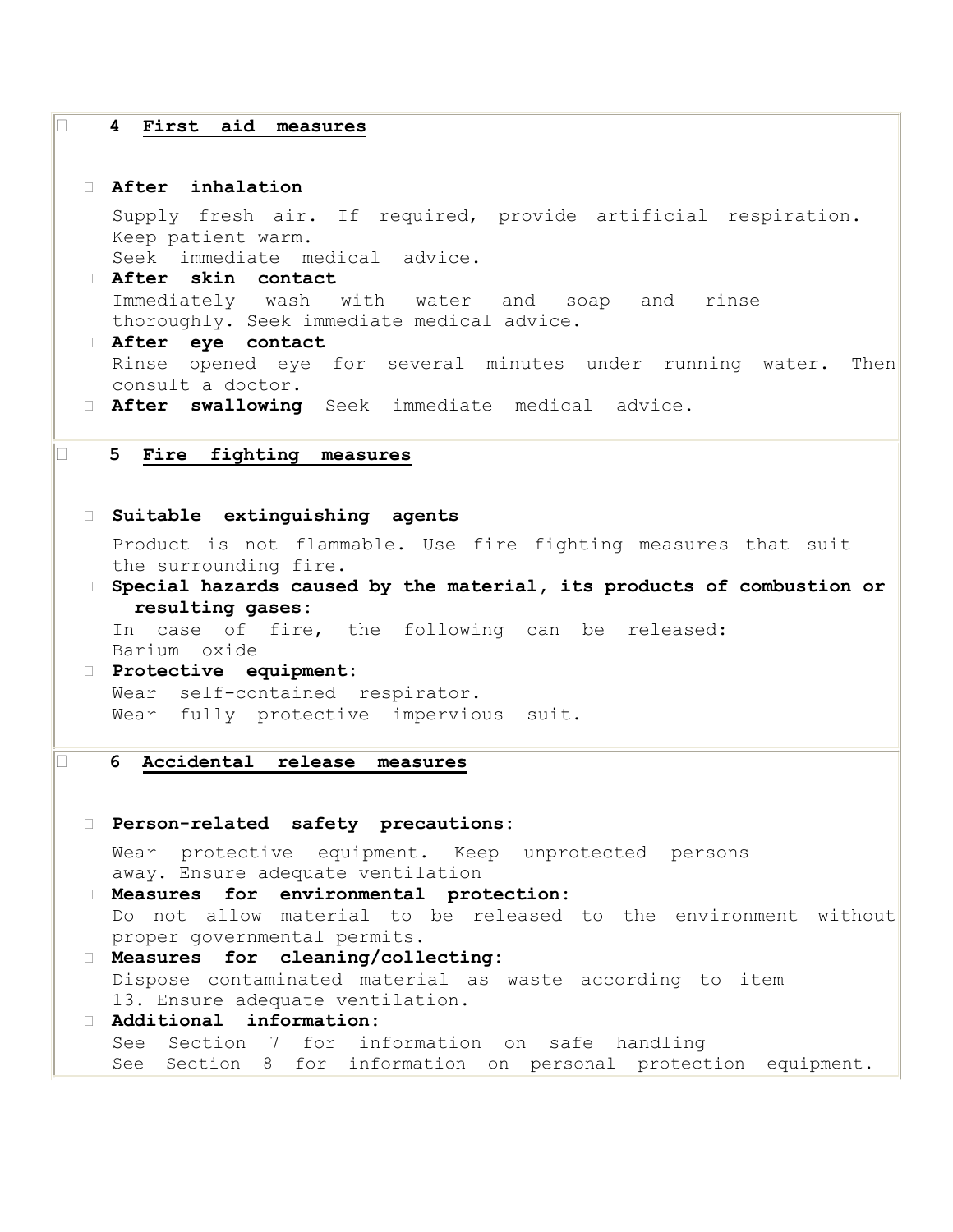See Section 13 for disposal information. **7 Handling and storage Handling Information for safe handling:**  Keep container tightly sealed. Store in cool, dry place in tightly closed containers. Ensure good ventilation at the workplace. **Information about protection against explosions and fires:**  The product is not flammable **Storage Requirements to be met by storerooms and receptacles:**  No special requirements. **Information about storage in one common storage facility:**  Do not store together with acids. **Further information about storage conditions:**  Keep container tightly sealed. Store in cool, dry conditions in well sealed containers. **8 Exposure controls and personal protection Additional information about design of technical systems:**  Properly operating chemical fume hood designed for hazardous chemicals and having an average face velocity of at least 100 feet per minute. **Components with limit values that require monitoring at the workplace:**  Barium, and soluble compounds, as Ba mg/m3 ACGIH TLV 0.5; Not classified as a human carcinogen Austria MAK 0.5 Belgium TWA 0.5 Denmark TWA 0.5 Finland TWA 0.5 Germany MAK 0.5 (total dust) Hungary 0.5-STEL Ireland TWA 0.5 Korea TLV 0.5 Netherlands MAC-TGG 0.5 Norway TWA 0.5 Poland TWA 0.5; 1.5-STEL Sweden TWA 0.5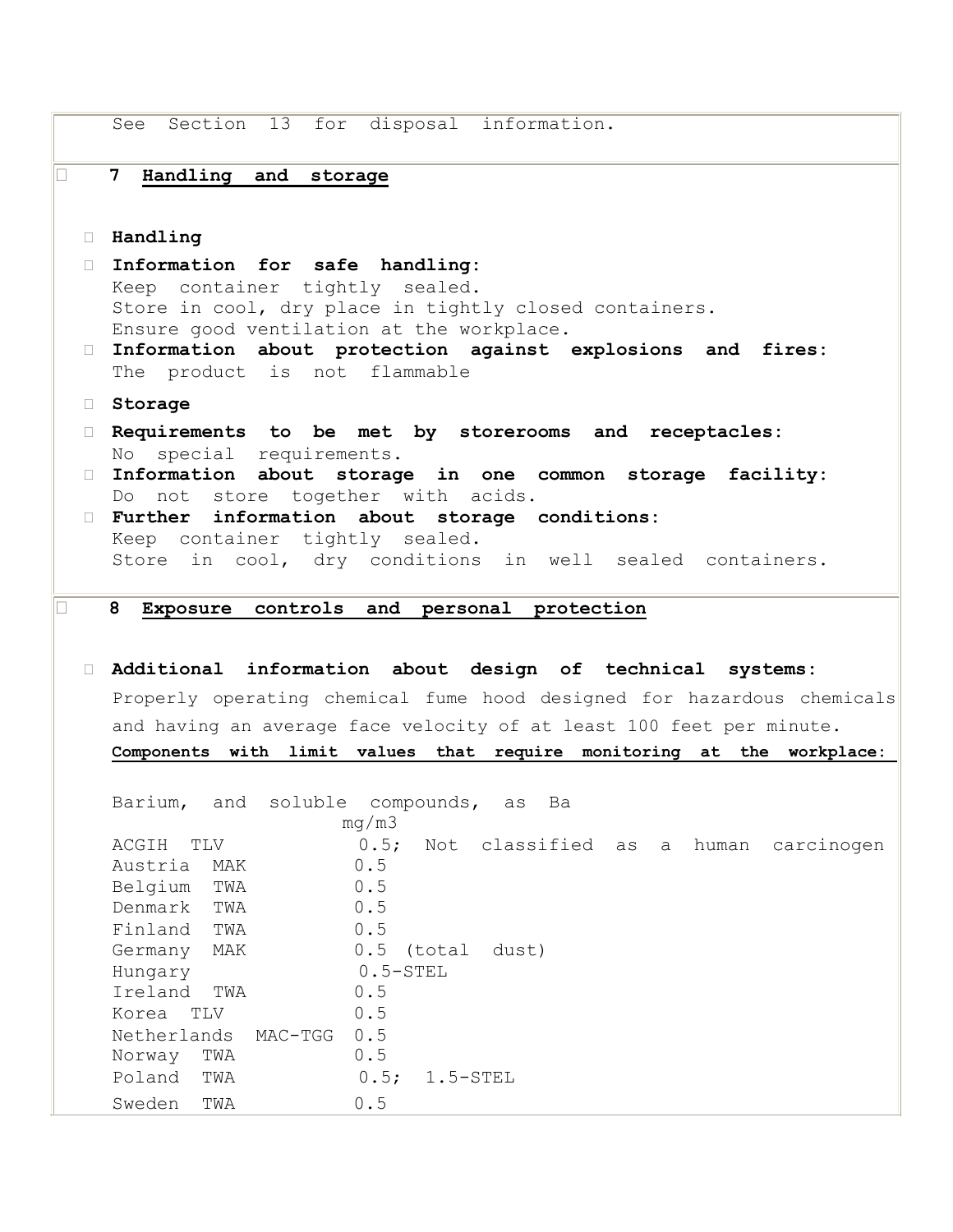```
Switzerland MAK-W 0.5
   United Kingdom LTEL 0.5
   USA PEL 0.5
  Additional information: No data
  Personal protective equipment 
  General protective and hygienic measures 
   The usual precautionary measures for handling chemicals should 
   be followed. 
   Keep away from foodstuffs, beverages and feed. 
   Remove all soiled and contaminated clothing immediately. 
   Wash hands before breaks and at the end of work. 
  Breathing equipment: 
   Use suitable respirator when high concentrations are present. 
  Protection of hands: Impervious gloves
  Eye protection: Safety glasses
  Body protection: Protective work clothing.
9 Physical and chemical properties:
  General Information 
  Form: Powder
  Color: Dark brown
  Odor: Not determined
 \BoxChange in condition

                                 Value/Range Unit Method
  Melting point/Melting range: 1300 ° C
  Boiling point/Boiling range: Not determined
  Sublimation temperature / start: Not determined
 Flash point: Not applicable
  Ignition temperature: Not determined
  Decomposition temperature: Not determined
  Danger of explosion: 
   Product does not present an explosion hazard. 
  Explosion limits: 
 \Box Lower: Not determined
  Upper: Not determined
  Vapor pressure: Not determined
```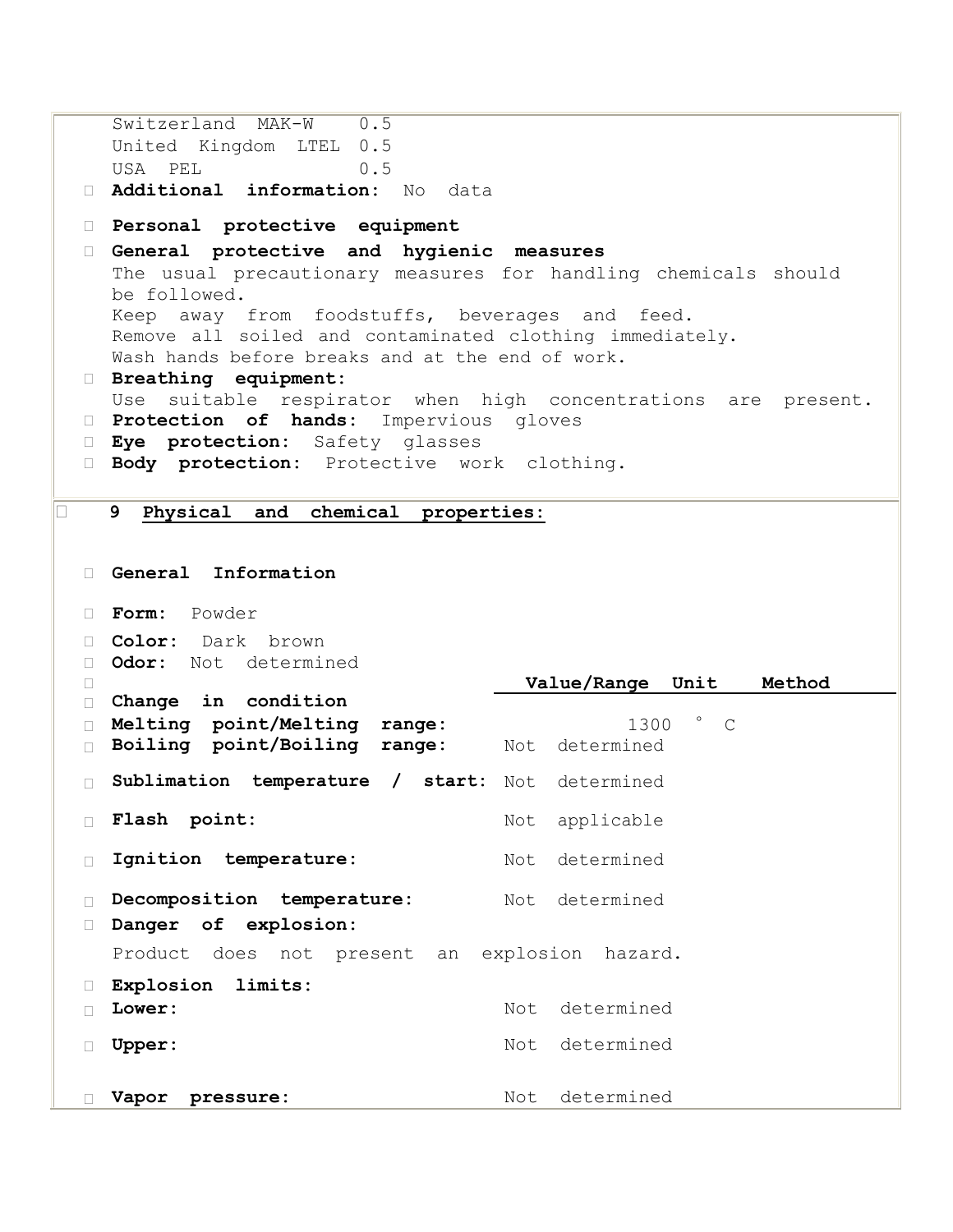| $20$ ° C<br>Density:<br>at<br>5.4 $q/cm^3$                                                                                                                                                                                                                                                  |  |
|---------------------------------------------------------------------------------------------------------------------------------------------------------------------------------------------------------------------------------------------------------------------------------------------|--|
| Solubility in / Miscibility with<br>$\Box$                                                                                                                                                                                                                                                  |  |
| □ Water:<br>Insoluble                                                                                                                                                                                                                                                                       |  |
|                                                                                                                                                                                                                                                                                             |  |
| 10<br>Stability and<br>reactivity                                                                                                                                                                                                                                                           |  |
|                                                                                                                                                                                                                                                                                             |  |
| Thermal decomposition / conditions to be avoided:<br>$\Box$                                                                                                                                                                                                                                 |  |
| Decomposition will not occur if used and stored according                                                                                                                                                                                                                                   |  |
| to specifications.<br>I Materials to be avoided: Acids                                                                                                                                                                                                                                      |  |
| Dangerous reactions No dangerous reactions<br>known<br><b>The Contract of the Contract of the Contract of the Contract of the Contract of the Contract of the Contract of the Contract of the Contract of the Contract of the Contract of the Contract of the Contract of the Contract </b> |  |
| D <b>Dangerous products of decomposition:</b> Barium<br>oxide                                                                                                                                                                                                                               |  |
|                                                                                                                                                                                                                                                                                             |  |
| 11<br>Toxicological information                                                                                                                                                                                                                                                             |  |
|                                                                                                                                                                                                                                                                                             |  |
|                                                                                                                                                                                                                                                                                             |  |
| Acute toxicity:                                                                                                                                                                                                                                                                             |  |
| Primary irritant effect:<br>$\Box$                                                                                                                                                                                                                                                          |  |
| the skin: Irritant to skin and mucous membranes.<br>on<br>П.                                                                                                                                                                                                                                |  |
| the eye: Irritating effect.<br>on<br>$\Box$                                                                                                                                                                                                                                                 |  |
| Sensitization: No sensitizing effects known.<br>$\mathbf{L}$<br>Subacute to chronic toxicity:<br>$\Box$                                                                                                                                                                                     |  |
| Barium compounds may cause severe gastroenteritis, including                                                                                                                                                                                                                                |  |
| abdominal pain, vomiting and diarrhea, tremors, faintness, paralysis                                                                                                                                                                                                                        |  |
| of the arms and legs, and slow or irregular heartbeat. Severe cases                                                                                                                                                                                                                         |  |
| may produce collapse and death due to respiratory failure. Soluble                                                                                                                                                                                                                          |  |
| barium compounds are more likely to cause these effects than                                                                                                                                                                                                                                |  |
| insoluble compounds. Inhalation of fumes may cause sore throat,                                                                                                                                                                                                                             |  |
| coughing, labored breathing, and irritation of the respiratory tract                                                                                                                                                                                                                        |  |
| as well as the above symptoms.<br>Additional toxicological information:                                                                                                                                                                                                                     |  |
| To the best of our knowledge the acute and chronic toxicity of                                                                                                                                                                                                                              |  |
| this substance is not fully known.                                                                                                                                                                                                                                                          |  |
| No classification data on carcinogenic properties of this material is                                                                                                                                                                                                                       |  |
| available from the EPA, IARC, NTP, OSHA or ACGIH.                                                                                                                                                                                                                                           |  |
|                                                                                                                                                                                                                                                                                             |  |
| 12 <sub>2</sub><br>Ecological information:                                                                                                                                                                                                                                                  |  |
|                                                                                                                                                                                                                                                                                             |  |
| General<br>notes:                                                                                                                                                                                                                                                                           |  |
| Do not allow material to be released to the environment without                                                                                                                                                                                                                             |  |
|                                                                                                                                                                                                                                                                                             |  |
| proper governmental permits.                                                                                                                                                                                                                                                                |  |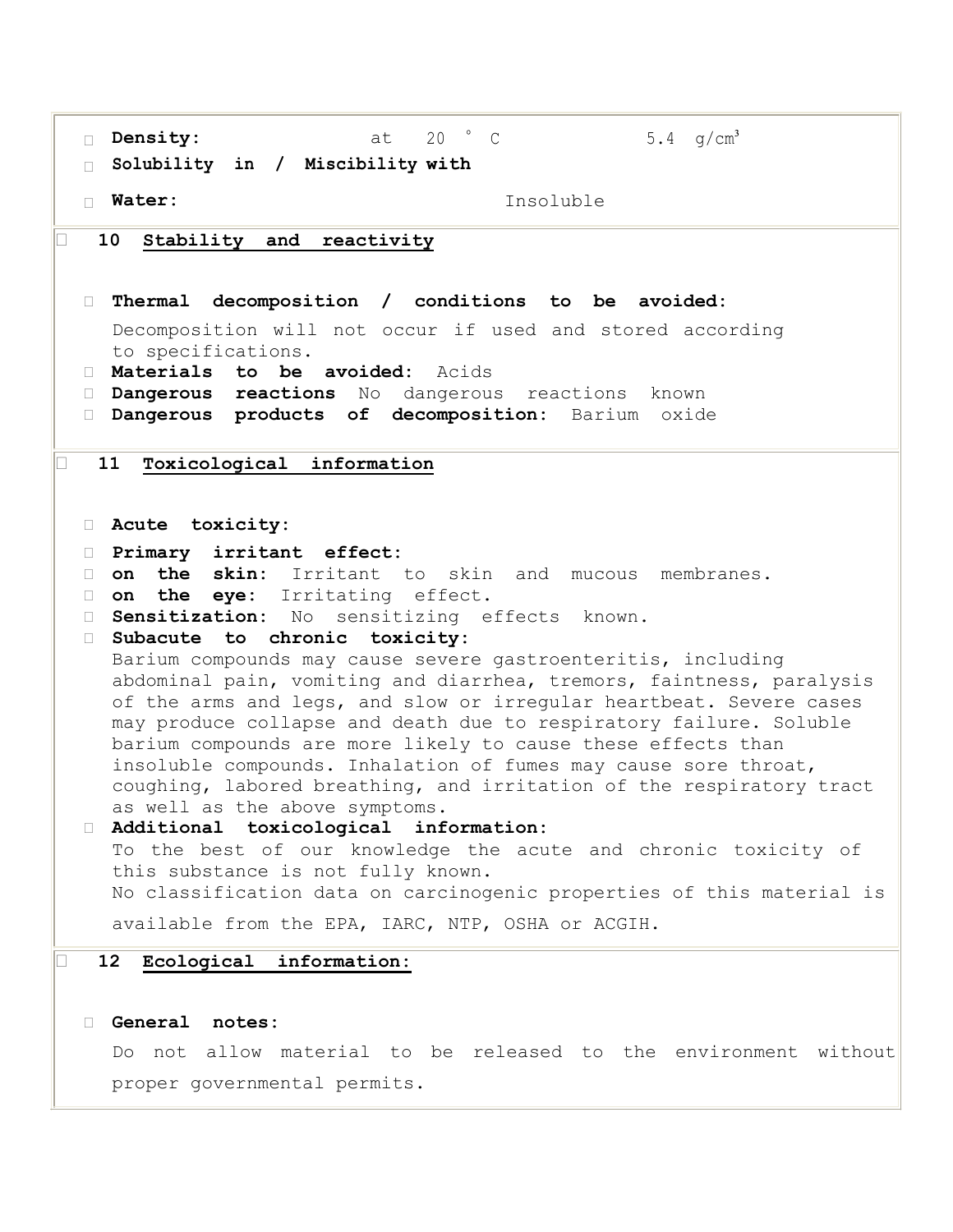```
 13 Disposal considerations
  Product: 
  Recommendation 
   Consult state, local or national regulations to ensure 
   proper disposal. 
  Uncleaned packagings: 
  Recommendation: 
   Disposal must be made according to official regulations. 
14 Transport information
 DOT regulations: 
 Hazard class: 6.1
 Identification number: UN1564
  Packing group: III
  Proper shipping name (technical name):
                        Barium compounds, n.o.s., barium
   dodecairon nonadecaoxide
  Land transport ADR/RID (cross-border)
  ADR/RID class: 6.1 Toxic substances
 Item: 60c
  Danger code (Kemler): 60
  UN-Number: 1564
  Description of goods: Barium compounds, n.o.s., barium dodecairon
                        nonadecaoxide
  Maritime transport IMDG:
 IMDG Class: 6.1
 UN Number: 1564
  Packaging group: III
  Proper shipping name: Barium compounds, n.o.s., barium dodecairon
                        nonadecaoxide
 Air transport ICAO-TI and IATA-DGR:
 ICAO/IATA Class: 6.1
 UN/ID Number: 1564
  Packaging group: III
  Proper shipping name: Barium compounds, n.o.s., barium dodecairon
                        nonadecaoxide
   15 Regulations
```